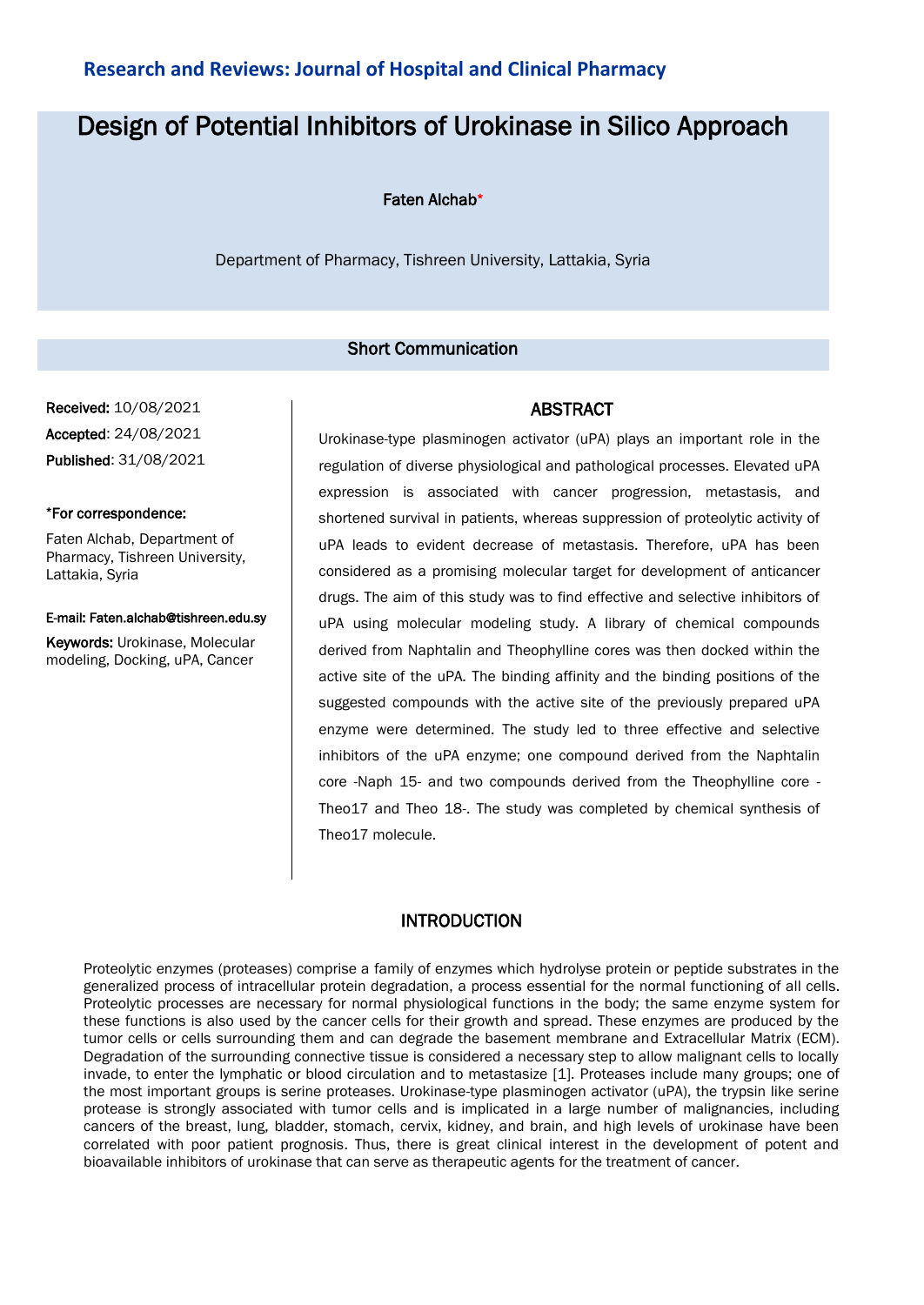# **Research and Reviews: Journal of Hospital and Clinical Pharmacy**

The uPA is a 53 kDa multidomain glycoprotein of 411 residues, glycosylated at Asn302, synthesized and secreted as a single-chain enzymogen (pro-uPA or sc-uPA); once released in extracellular environs, the sc-uPA is exposed to the action of proteases which may generate enzymatically active or inactive high-molecular-weight forms of uPA (HMW-uPA). Plasmin, cathepsin B and L, kallikrein, trypsin or thermolysin cleave the sc-uPA peptide bond K158- I159 converting the proenzyme in the active disulfide bridge-linked two-chain form (tc-uPA). Of the two chains, the N-terminal (A-chain) contains the kringle domain and the epidermal growth factor (EGF)-like domain, the latter responsible for the binding to uPAR, whereas the C terminal (B-chain) is composed of two subdomains formed by six -strands folded in an antiparallel manner and connected by twist or helical regions [2]. The active site is located at the interface between the two subdomains, and consists of the catalytic triad of His57, Asp102 and Ser195 residues.

The tc-uPA has restricted substrate specificity with plasminogen as main substrate. Plasmin is the primary activator of sc-uPA and is in turn activated by tc-uPA, thus enhancing its own production. Such phenomenon, referred as "reciprocal zymogen activation", occurs much more efficiently when the sc-uPA is associated with its receptor uPAR. As a consequence, the active uPA generation is concentrated in the pericellular area, where it represents an effective and rapid source of plasmin during cell migration and invasion under physiological or pathological conditions. There are reports of nonpeptidic, reversible inhibitors of uPA from as far back as the late 1950's. These small molecule inhibitors include benzamidines, phenylguanidines, acylguanidines and bisbenzamidines. The best of these early uPA inhibitors have µM potencies and poor selectivity. Several novel uPA inhibitors with nM potency and selectivity towards uPA include benzothiopheneamidines (Eisai), 5-thiomethylthiopheneamidine, Naphthylamidines (Abbott), and isoquinolynylguanidines (Pfizer).

In the past few years, a number of novel small molecule uPA inhibitors have been proposed. However, among these inhibitors, only WX-UK1 (WILEX, Munich, Germany) entered clinical development, showing a against human uPA of 0.6 M. Since WX-UK1 is not absorbed orally, more recently, Wilex developed an oral prodrug, WX-671, for the systemic delivery of the active WX-UK1. This prodrug is currently under evaluation in two independent studies of phase II clinical trials in combination with classical cytotoxic treatments to estimate its efficiency. The crystal structure of uPA catalytic domain displays a trypsin-like topology in which the Asp189 is retained, conferring to the S1 site an affinity for positively charged Arg and Lys residues. Therefore, the majority of synthetic uPA inhibitors, conceived so far, share a common structural feature consisting of a mono- or biaromatic moiety substituted with an amidino or guanidino function, acting as arginine mimetic.

However, a strong limitation in the choice of feasible compounds is represented by the necessity to inhibit uPA without affecting the activity of other trypsin-like serine proteases, and especially tPA and plasmin, essential for the fibrinolytic processes. In the development of a clinical agent, selectivity for the target protein is important for reducing the potential for harmful side-effects [3]. This is particularly true for the trypsin-like family of proteases that have been implicated in a number of highly regulated processes. The S1β pocket of bovine trypsin is different from that of urokinase primarily because of an asparagine substitution for Lys143; filling this site could result in a change of the specificity profile. Occuping S1β more fully, results in a loss of potency for trypsin while maintaining high potency for urokinase.

Hence, binding at S1β appears to exploit structural differences between urokinase and trypsin, thus has resulted in potent and specific urokinase inhibitors. Though, both the design and synthesis of a vast number of selective uPA inhibitors, there is still an inability to find critical chemical features of uPA inhibitors. This leads to discover new inhibitors by studying new molecules through molecular modeling and synthesizing them. Montelukast sodium is a leukotriene receptor antagonist (LTRA) used for the maintenance treatment of asthma and to relieve symptoms of seasonal allergies. Desloratadine (descarboethoxyloratadine), invented in 2005, is a non sedative metabolite of Loratadine, a second generation long acting antihistaminic drug with selective peripheral H1 receptor antagonistic activity.

According to the importance of the inhibition of uPA enzyme and the crucial role of molecular modeling at this time in designing new inhibitors for various kinds of enzymes, the molecular modeling has been used in this research to design new inhibitors of uPA enzyme using Discovery Studio 2016 (DS) program and protein Data Bank (PDB), a huge bank which contains a big number of crystalline proteins and macromolecules with or without compounds attached to them.